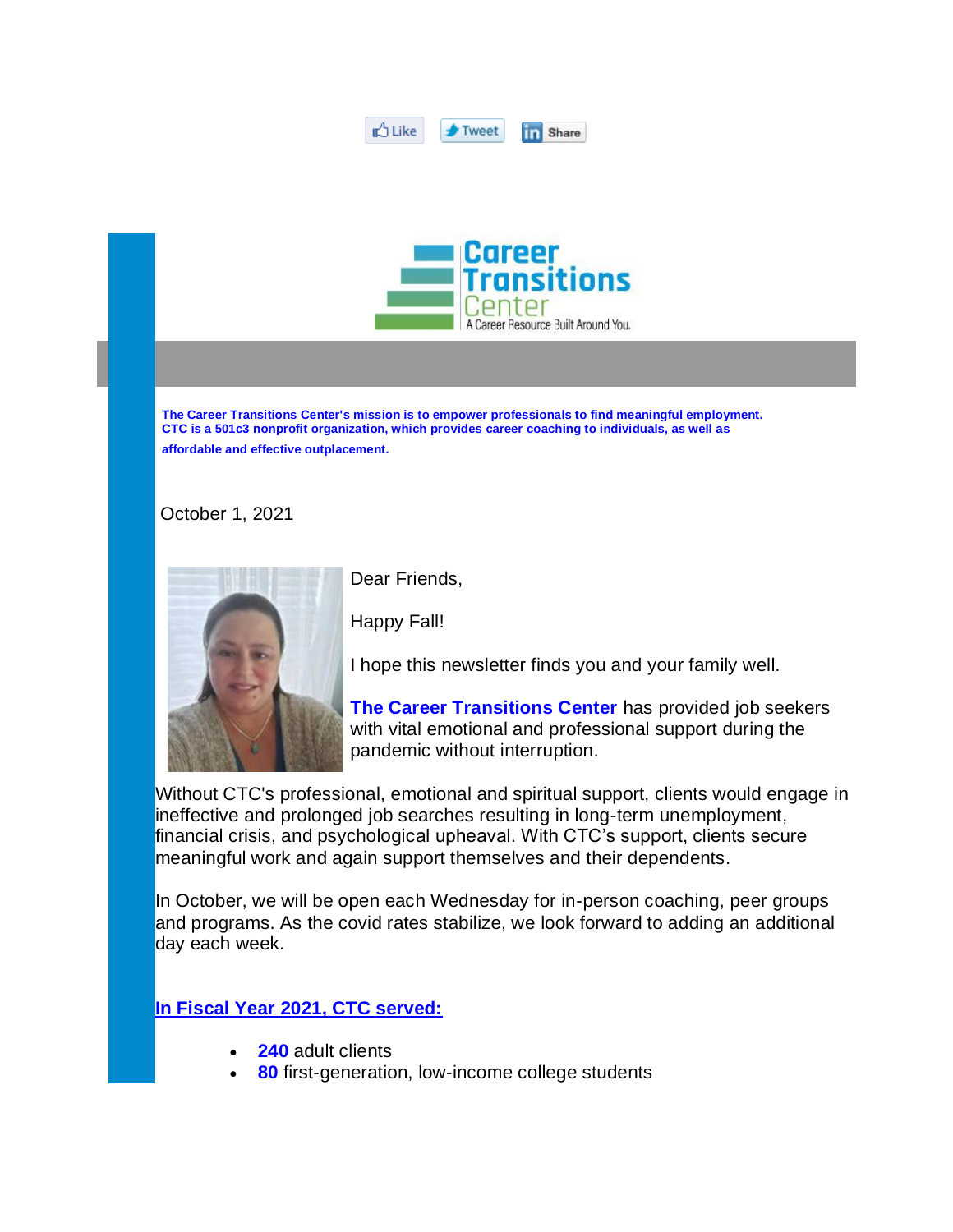**330** people who attended 16 virtual public workshops

## **I am pleased to share this client's testimonial.**



With your support, we will continue to provide much needed services to the unemployed people in our community in the weeks and months ahead.



## **Please continue to refer people in need of work to CTC.**

Job search CONTINUES to change.

Our TEAM of dedicated career coaches navigate career transition, smarter!

We offer 3 virtual INFO Sessions in October to share HOW we do this.

Register here: **<http://ow.ly/zjYL50GeHFZ>**